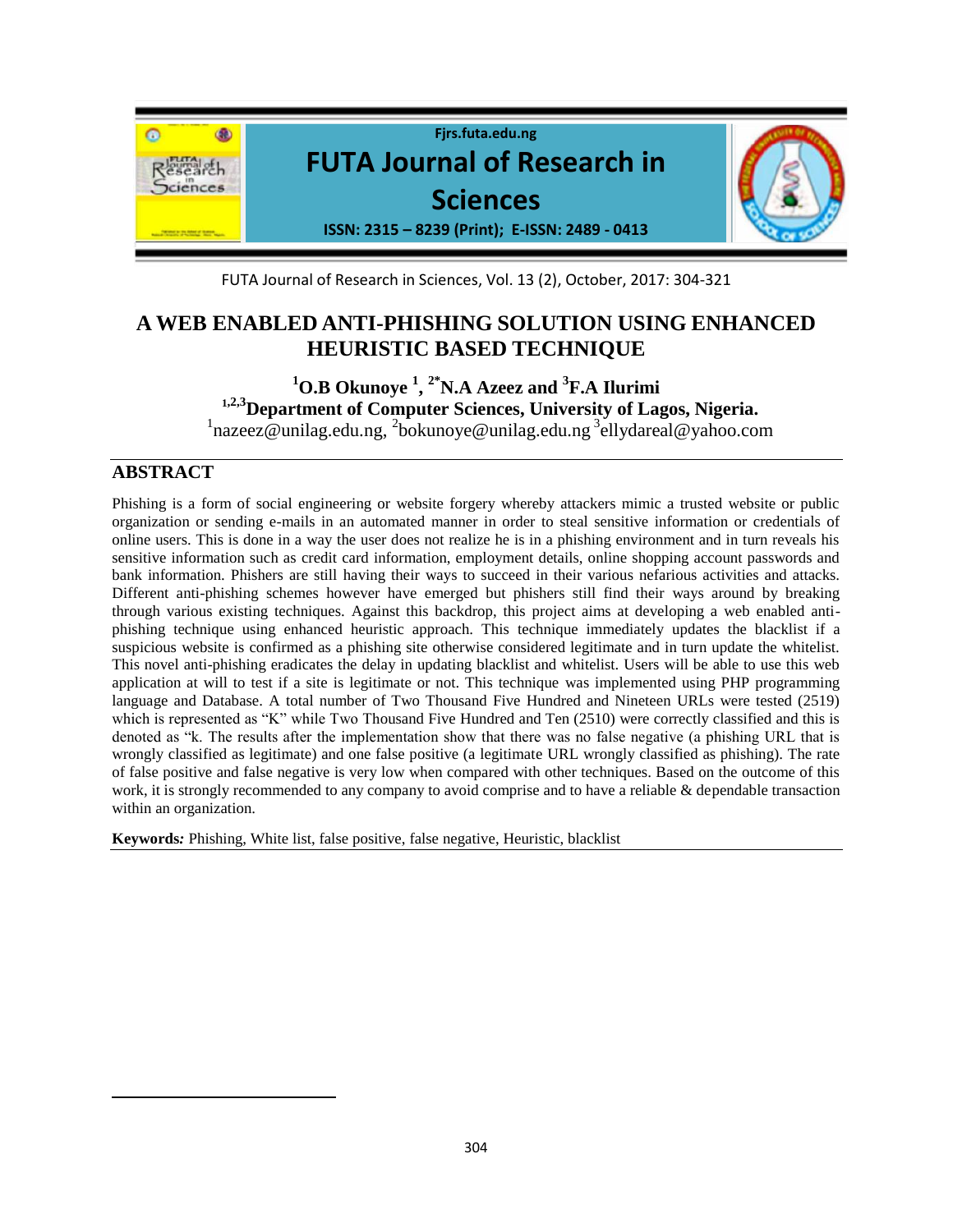## **INTRODUCTION**

Internet grants us access to myriads of information and online services as it effectively help service providers to minimize the cost of offering their services. Internet is prone to attack from internet fraudsters who commit electronic online information and identity theft (Ayofe *et al.,* 2010). Phishing is a form of social engineering or website forgery whereby attackers mimic a trusted website or public organization or sending of e-mails in an automated manner in order to steal sensitive information or credentials of online users (Azeez *et al.,* 2015). This is done in a way the user does not realize he is in a phishing environment and in turn reveals his sensitive information such as credit card information, employment details, online shopping account passwords and bank information, etc. Social engineering can take the form of spamming, phishing or scamming that deceive computer users into revealing their confidential information and take actions that are detrimental to these supplied vital information which can be stolen (Khonji, *et al.,* 2013) .

Several attempts have been made to protect online users from this fraudulent financial and informational crime. This has brought about the establishment of Anti-Phishing Working Group (APWG) in 2013. APWG is an international organization that collects phishing information from company contributions, APWG feeds, Anti-Phishing alliance of China (APAC), private sources, etc. and businesses (which could be regional international treaty organizations, government agencies, communication companies (Rao and Ali, 2015), law enforcement agencies, etc.) affected by phishing attacks from different sources. APWG collates and gives the statistics of malicious domain and phishing attacks on a quarterly and yearly basis (Bhandari *et al.,* 2013).

Anti-phishing Working Group collected and analyzed the phishing attack that took place in the first half of 2014 (January 1-June 30) in order to understand trends and significance of phishing attack by quantifying the scope of the global phishing problem. Anti-phishing Alliance of China (APAC), China Internet Network Information center (CCNIC), private sources and several phishing feeds provided supplement to the data collected by APWG (Azeez and Ademolu, 2016).

This has made it possible for APWG to have a large and comprehensive repository of email fraud and phishing activity (APWG Global Phishing survey report 1H2014). APWG reported that on monthly basis, there is 50% increase in phishing attack of which 5% of the phishing emails lure users to visit phishing site. (Hiba , 2014) systematically reviewed previous and current research done on internet phishing in different fields and their approaches to solve phishing attacks and provided information that can be used to fill the gaps that exist in terms of security in these approaches. According to Mishra,, (2014), from the evaluation report done on different antiphishing techniques, it was concluded that no algorithm can be considered best in phishing detection as the performance of various methods used focus on particular target application case since attackers can change their tactics with little or no cost.

## **LITERATURE REVIEW Phishing Methods**

Various sources used in perpetuating phishing have been identified in the Literature review. These sources are described below:

**Website based phishing-** Phishers target users to reveal their sensitive information by duplicating a trusted website, users enter their sensitive details (password, credit card information, social security number or personal information) thinking it is an authentic website. According to Kirda and Kruegel, (2006), the phishers use corporate identity, real logos from original website, obfuscated URLs and host names and model in such a way that inexperienced users cannot detect it to be illegitimate website. They also make use of Javascript code, hidden images and frames to control the way page is displayed by the browser of the victim (Azeez and Iliyas, 2016).

**Malware based Phishing**-In this case, a legitimate or trusted website may be compromised and malicious software (such as viruses, worms, Trojans & spyware) inserted via a video, audio file or link, once a user clicks on the link, the malicious software is installed which runs malicious codes on user's computer in order to steal users sensitive or confidential data such as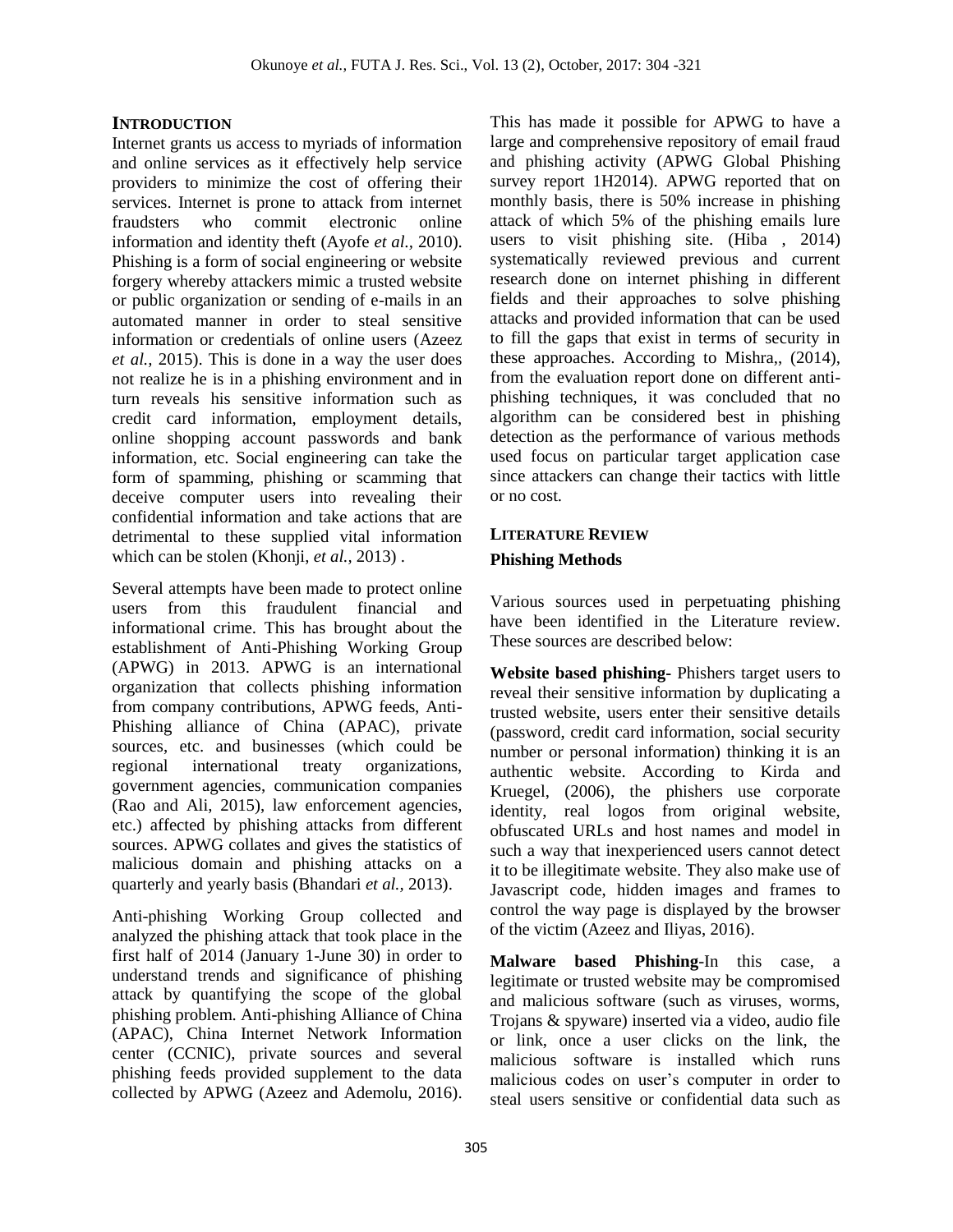passwords, software activation keys, etc. without the user knowing or aid phishing techniques (Kiran *et al.,* 2013).

**E-mail based Phishing -**This is the earliest form of phishing attack. In this case, several numbers of e-mails claiming to originate from a reliable source are sent to millions of users in which a large number of users could fall for it. The phisher alters part of the e-mail header or sender address so that users can fall into the trap (James and Philip, 2012).

## **Types of Phishing**

There are different types of phishing, some of which are discussed below

**Sphear Phishing-**In this kind of phishing, the phisher target selected class of people that have something in common, companies or organizations to steal intelligent information, military information or business secret (Azeez *et al.,* 2011). The phisher monitors the frequent visit of the user to a particular legitimate site and then compromise that site in order to make users vulnerable to their attacks (Lenny, 2016). Unlike general phishing which is aimed at committing financial theft by casting millions of emails randomly, Spear phishing target a particular group of people. Whaling which is a type of Spear phishing target the "Keyman" (CEO or Directors) of an organization. The Canadian Government, Oak Ridge National Laboratory, HBGary Federal, and Australian Prime Minister's office were victims of sphear Phishing attack in late 2010 and early 2011 respectively (Hiba , 2014).

**Clone Phishing**- The attacker clone a legitimate email by using the information from the original email such as recipient address and content. The attacker replaces the link with a malicious one and resend to the recipient in which the receiver will think it is another version of the previous email from the original sender (Yue *et al.,* 2007).

**Phone Phishing**- this type of phishing is done in form of messages coming from a financial institution requesting users to call a phone number regarding issues with their bank details or to visit a particular link in order to update some vital information about their account detail (account number, credit card number & pin) to keep their account active (Azeez and Babatope, 2016). Attackers use infrastructures like Internet Relay Chat (IRC) or instant messaging systems such as ICQ to lure users to visit fake websites (Kirda and Kruegel, 2006).

**Spoofing-**This is a means of fraudulently hacking network to have unauthorized access to steal identity of a trusted website and makes some modifications so that messages sent by the phisher will appear as coming from a legitimate source. This is done with the aim of hijacking sensitive information and this form of attack is perpetuated using email, website or through calls. Spoofing can be in the form of ARP poisoning, DNS spoofing, IP address spoofing and web spoofing (Khonji *et al.,* 2013).

**Anti-Phishing Approach-** Anti-Phishing is a process that aims at protecting by warning users directly and effectively from entering their sensitive information into an unsafe website (Azeez and Venter, 2013). Web browsers such as Mozilla Firefox, Google Chrome, Internet Explorer (IE), and Opera now integrate antiphishing application. Some of the anti-phishing approaches are discussed below:

**Heuristic Approach-**It uses website contents, URL signatures or HTML to detect phishing websites and identify phish. It extracts features of a phishing after studying the features of the phishing URL and website content and based on the extracted features, it design a means of detecting the phishing websites (Rao and Ali, 2015). Heuristic can produce true positive and true negative rates and has the ability to detect the moment an attack is launched. The disadvantage with this approach is the fact that it can incorrectly label a legitimate site as a phish by producing false positive (Jyothi *et al.,* 2013). It is also possible for a phisher to bypass heuristics and actually achieve the aim of stealing confidential information or financial fraud (Gglosser, 2008).

**Visual Similarity based Approach-**This approach is not fast as it has to make comparison between authentic domain visual content and a suspicious website. A particular threshold is set, if the similarities between the compared visual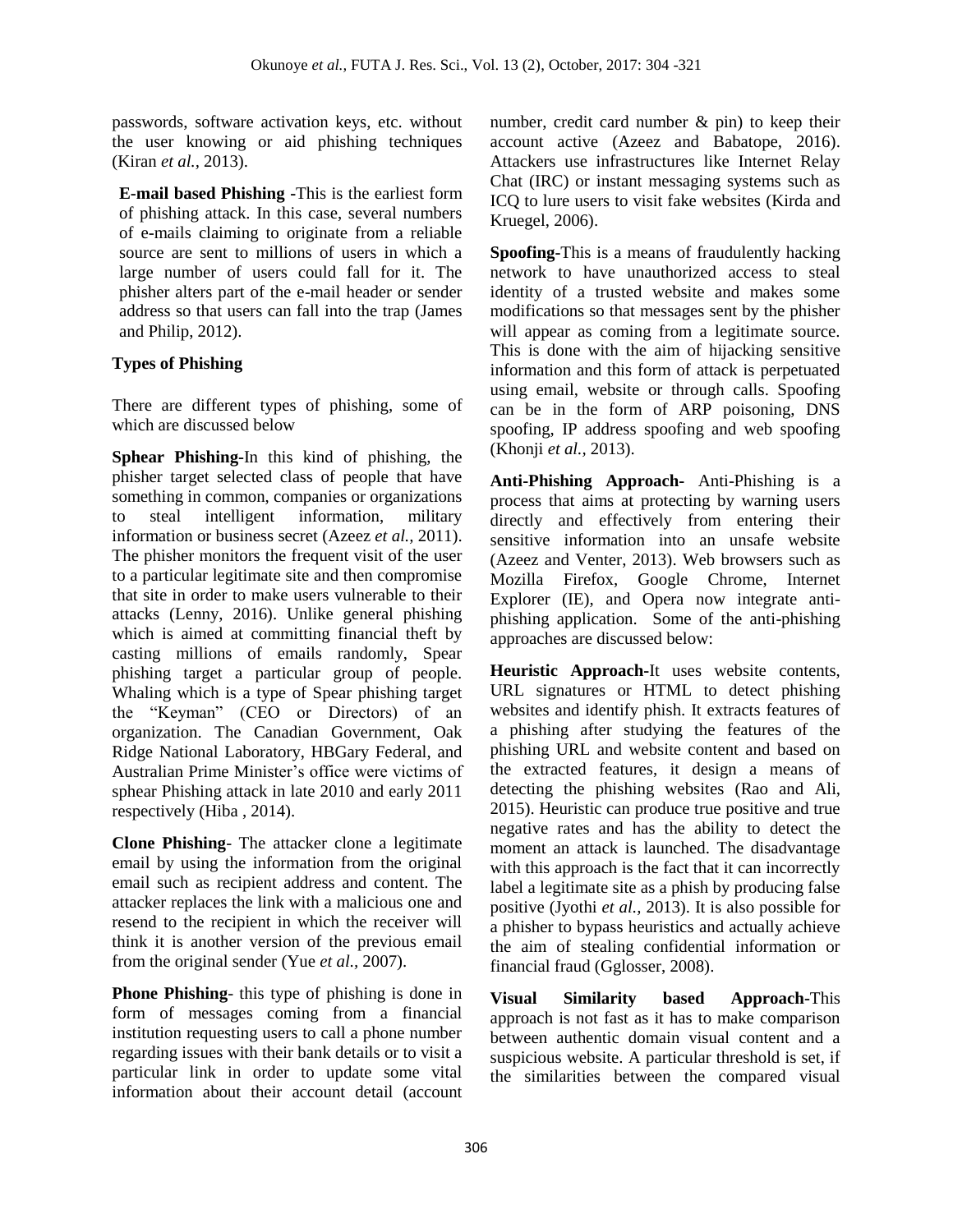content is above the set threshold then it is regarded as a phish (Nureni and Irwin, 2010).

**Blacklist Approach-**This approach check URLs against respective list of known phish. The blacklist may contain the domain or IP addresses used by known phishers but fails to detect if the URLs fall out of list. The blacklist can be hosted at a central server or stored locally at the client server (Azeez and Lasis, 2016). It is easy for phishers to evade because blacklist solely rely on the exact match with entries already blacklisted. Blacklist has certain limitations: With this approach, attacker can modify top level domain (TLD) to URLs. Unless updated, blacklist cannot detect new threat from phisher since phishing sites are short-lived (Mao, 2013). Blacklist does not consume large resources on the user machine

Anti-Phishing techniques such as Heuristic, Visual similarity and blacklist and whitelist approach are becoming less effective due to the availability of sophisticated phishing toolkits for fresh phisher. This has increased the phishing techniques of sophisticated phishers (Aaron and Rasmussen, 2013). To combat the growing phishing attack, there is need for more effective anti-phishing technique that incorporates all the anti-phishing approach. According to Mishra (2014), an effective anti-phishing technique must possess four basic requirements (Mishra, 2014):

- I. It should be able to differentiate a spoofing from phishing
- II. Must be able to match various attacks from respective sources
- III. Give convincing evidence/example of copying
- IV. Should be able to identify the target organization of the phisher.

**Whitelist Approach-**In this case, the suspicious URLs is checked against existing list of known legitimate sites. If the URL is present then it is considered legitimate site otherwise it is considered phishing site. Based on the drawback experienced in blacklist which is not having the complete list of global phishing sites, this led to the development of Automated Individual White List (AIWL) (Enoch *et al.,* 2013). AIWL keeps track of all familiar Login user interfaces (LUIs) of website in a whitelist. If the white list does not contain the LUI and the user is about to enter

some personal information, it warns the user of the potential danger of possibly entering into a phishing zone. It also alert user if the legitimate IP is maliciously tampered with or adjusted and it can detect pharming and phishing attacks (Yue *et al.,* 2007).

## **ANTI-PHISHING TECHNIQUES**

**Phishnet Anti-phishing Technique** uses two major components namely: URL prediction and Approximate URL matching component.

In URL prediction component, it uses different heuristics to create a new URL from a known phishing URL, analyses and then proceed to test whether the created URL is actually malicious by using five heuristics. The five heuristics used are as follows:

- It replaces the Top Level Domain (TLD)
- It checks if several phishing URLs have directory structure similarities with few variations
- If the URLs have directory structure similarities but the domain name are different and they point to the same IP address, then it is classified a match
- It divides several variations of URL with diverse query strings
- It checks for the equivalent brand name (Prakash *et al.,* 2010).

The second component which is approximate URL matching uses algorithm to break a simple URL into several parts, which is matched with existing blacklist (Prakash *et al.,* 2010). PhishNet is language-independent that uses heuristics, blacklist and image based to detect phishing attacks. It cannot detect zero day phishing attacks and does not use white list approach to detect phishing site (Azeez and Venter, 2012).

**PhishShield Anti-phishing Technique** is novel heuristic solution that detects phishing attacks using five level of detection. It takes URL as input and produces the status of the site as unknown, phishing or legitimate as output. Phishshield first compares the URL of a domain against the list (white list) of legitimate websites, if it fails that test then the URL is considered a phishing else regarded as a legitimate site, the HTML webpage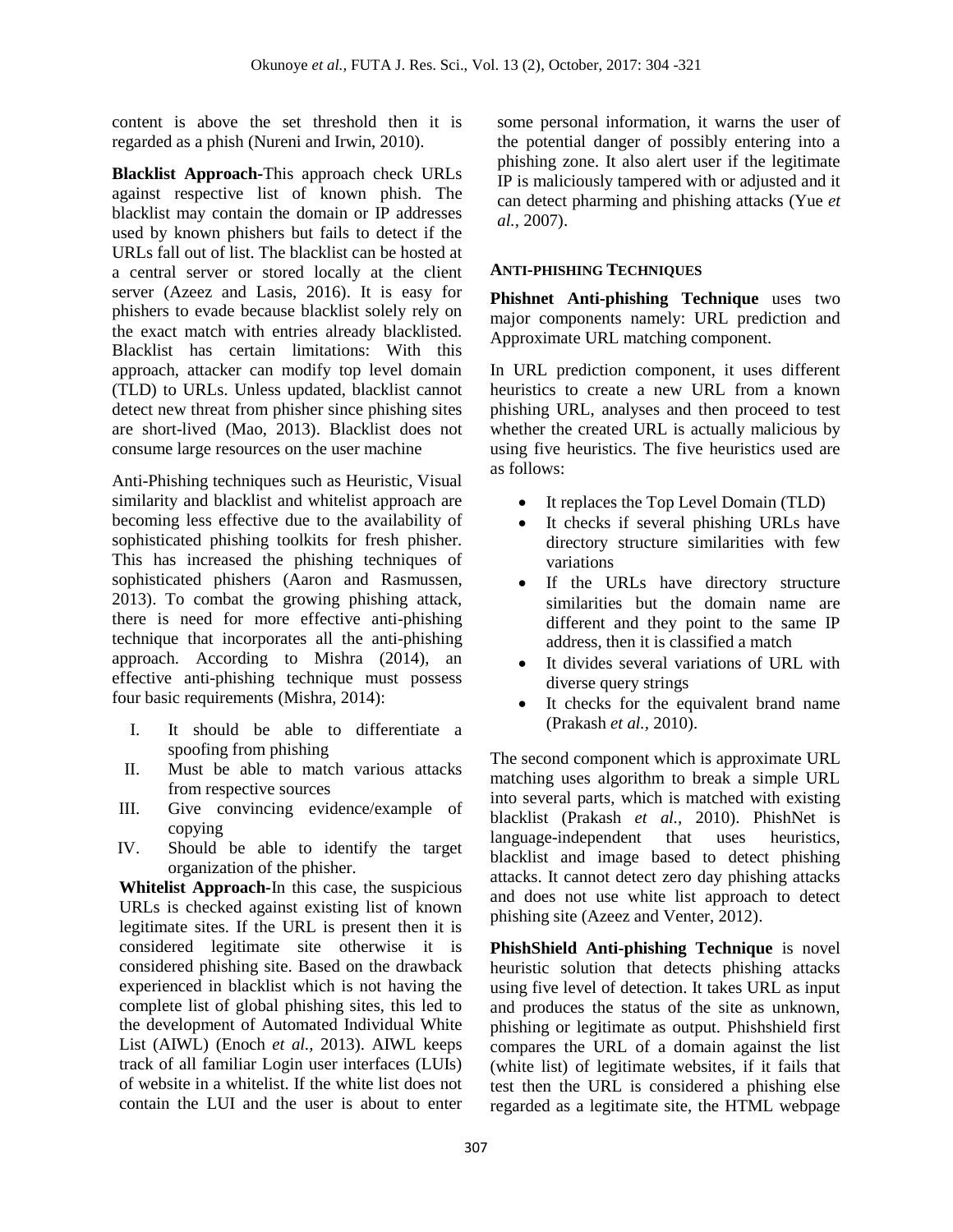is saved as a DOM element(Document Object Model) and then passes to the next level of detection (Miller, 1998). A DOM is a languageindependent interface that defines the logical structure of documents and the way those documents are manipulated and accessed. A login page can be found through parsing the HTML of site for input type known as "password" (Azeez *et al.,* 2011). If this password type field is absent, then it is classified as phishing and stops the execution process but if not, the execution process continues after which it goes to the next level of detection (known as zero link in the body portion of HTML (Kiran *et al.,* 2013).

This level searches for at least a link which must be present in the body of a legitimate webpage. If the HTML body has zero number of links, it is considered as phishing. The third level of detection calculates the value of links of a footer link present in the website (Lakshmi and Vijaya, 2012). If it points to null then it is tagged as phishing but if not it is passed to the next level of detection to check copyright and title content and compared with white list for any match after extraction to verify if it is a legitimate site (Liu *et al.,* 2006). The last level of detection look out for and compares the frequency of hyperlinks that points to its own domain to the one pointing to foreign domain. If the frequency of hyperlinks pointing to its own domain is higher than the hyperlinks pointing to foreign domain, then it is classified as legitimate else as phishing. PhisShield is language-independent that uses heuristics that can detect image based phishing attacks; zero day phishing attacks and uses white list to compare URLs but does not use visual similarities and blacklist to detect phishing attacks (Rao & Ali, 2015).

The aim of this work is to extend the work already done on PhishShield by adding Whois lookup, SSL and updating blacklist & whitelist. The algorithm used for developing PhishShield could be found in (Rao and Ali, 2015) and its architecture is depicted in Figure 1.

From the algorithm (Source: (Rao and Ali, 2015), PhishShield takes URL as input. It checks if the URL is in the whitelist and if it is not it uses some heuristics to detect phishing, these are zero links in body of html, footer links with null value, copyright content, title content and website identity (consider the frequency of each domain in links of each webpage and get the one with maximum frequency domain in order to identify the targeted site) and outputs the status of URL as legitimate or phishing website. JSoup is used to extract html contents and manipulate data (contents) of the webpage like CSS footer, etc. and to prevent XSS attacks (Liu *et al.,* 2006).

## **APPROACH TO IMPLEMENTATION**

This research work enhances the work of Phish shield (Rao and Ali, 2015) by incorporating blacklist, SSL and "whois" lookup into the application. Anti-Phishing is an application that aims at protecting by warning users directly and effectively from entering their sensitive information into an unsafe website. Phish Detect is a web based application that uses certain features to classify a site either as legitimate or phish site. Based on these criteria, if anyone of the features is missing, then phish Detect classifies the site as a phish else it is classified as legitimate site and update the blacklist and white list respectively (Liu *et al.,* 2006).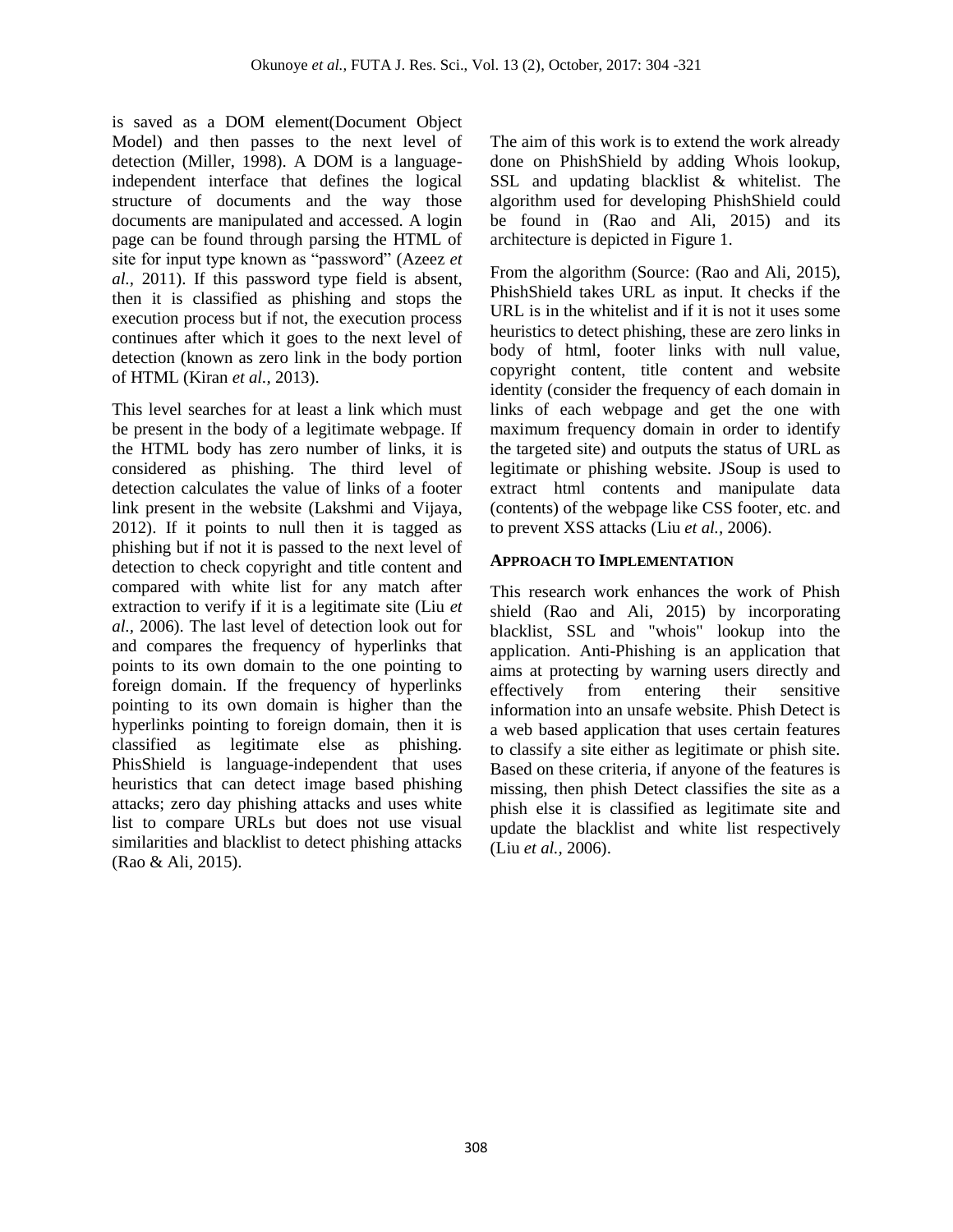

**Figure 1. Architecture of PhishShield Anti-Phishing Technique** (Rao and Ali, 2015).

### **URL Signature**

A user is expected to submit a suspicious URL to the application, this updates the tested URL database, the application checks if the submitted URL is in the whitelist repository, if not present, Phish Detect checks if the URL is a valid string and uses PHP regular expression to check the URL if it has (http, https,:  $\frac{1}{2}$ ,  $\frac{1}{2}$ , [a-z0-9-]) but if the string is not valid, the URL is added to the UNKNOWN database . It further checks for any suspicious character in the URL base on RFC 1738 specification ("  $\iff$  # % { } | \ ^ ~ [ ]) which when present, the application classifies the URL as phishing and in turn checks the phishing repository if URL is present, if not the phishing database is updated (Azeez, 2012).

## **HTTP Ok Code 200**

Phishdetect checks the URL if it passes the Http ok code 200 (which means the URL is valid) and then moves to the next stage of the test. If the http ok code 200 returns as false then phishing repository (blacklist) is consulted to check if the URL is already present but if not the URL is updated on the phishing (blacklist) database.

## **Apply Heuristics**

### **Scan for Link in the Page Body**

The application scans through the downloaded page to look out for the number of links in the page body. If there are no links, Phish Detect flag "The site has phishing attribute" otherwise it passes the test for that stage and goes to next stage. In the case of phishing site, image is used to replace page content without a link in the page body of the HTML and it redirect the user to a foreign anchor whereas such is not the case with legitimate website i.e. frequency of the hyperlinks pointing to its own domain high. A legitimate site must have headlines and hyperlink text either to submit contact form, buy product, sign up, forgot password or others with unique website contents that are up-to-date (Shahriar and Zulkernine, 2011).

### **Cascading Style Sheet (CSS)**

Cascading Style Sheet (CSS) allows the control of layout and look of a page. It tags or properties are easy to use and affect the use and feel or style of that page in terms of design, screen sizes, variations in display for various devices and layout. Phish Detect scans through the downloaded webpage source to know if pages contain display and rendering information (e.g., fonts, colors, spacing). This is an indication that the webpage is compatible with multiple browsers. Although this does not further prove that a URL is phishing or not, but it checks if cross-site requests are allowed. If not found then there is a very good chance webpage is phishing when cross checked with other variable (Ye Cao *et al.,* 2008).

### **Footer Links Pointing to NULL (#)**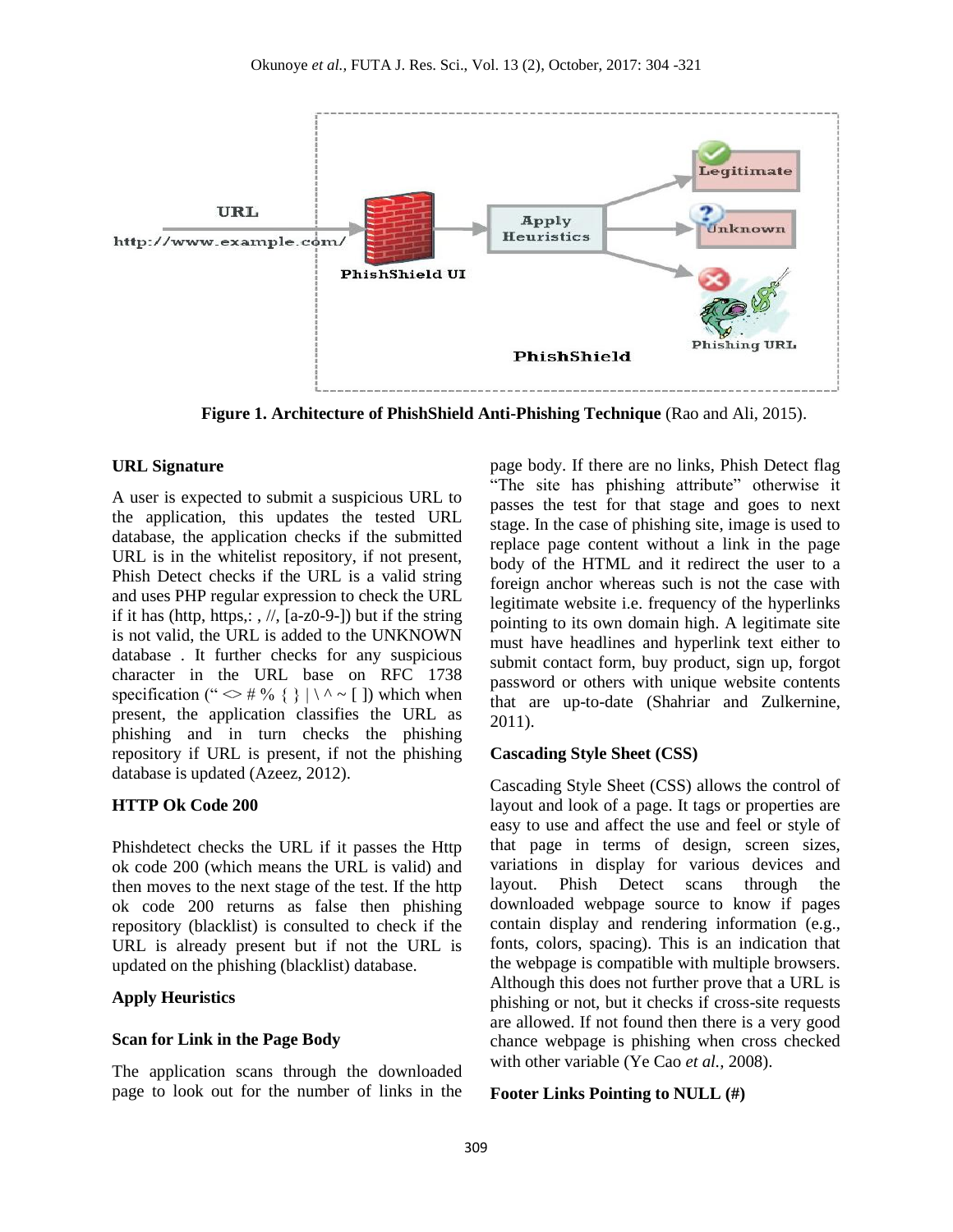Phish Detect scans through the downloaded webpage source to know if it is pointing to NULL (#) value. This is an indication that the link is redirecting to its own page. If there is such, the application considers it as phishing site else it is classified legitimate.

The footer link pointing to NULL (#) can be in any of these forms:

<div id="footer" value="#"></div>

<div id="footer" value="#content"></div>

<div id="footer" value="#skip"></div>

 $\langle \text{tr } \text{id} = \text{``footer''} \text{ value} = \text{``} \# \text{''} \rangle \langle \text{tr} \rangle$ 

<tr id="footer" value="#content"></tr>

 $\langle tr \rangle$  id="footer" value="#skip"> $\langle tr \rangle$ 

## **Title and Copyright Content**

Title and copyright content in a legitimate site often contains the details of the domain of the website. The contents of the copyright extracted are broken into tokens (smaller fractions). The fraction is compared with the whitelist and there occur any match, Phish Detect flags "it has attributes of phish", which means it is classified a phishing site.

## **Secured Socket Layer Certificate (SSL)**

SSL certificate is used to create a secured connection between a web server and a user browser for protected or encrypted transmission of sensitive information (e.g. login credentials, credit card number, social security number, etc.) without third party tapping into or intercepting the information. Phish Detect look out for these feature as every legitimate website should have SSL certificate (Ye Cao *et al.,* 2008). In the case of phish website, phishers can use a fake SSL in which the pointed URL starts from shttp: // or https:// or that a legitimate website should possess. SSL certificate is issued by SSL certificate authority (CA) and this requires three keys to set up a secured connection between a web browser and a user browser. The three keys are private key, public key and session key (Liu et. al., 2006).

## **Use of Third Party**

## **Whitelist**

This is a list of legitimate websites. If URL is submitted for query, the whitelist repository is first consulted to check if the suspicious URL submitted is on the list. If the URL is classified legitimate after Phish detect has scan through, the whitelist is updated.

## **Blacklist**

This is a DNS- based anti-phishing approach that contains list of suspected or phishing website. If the submitted URL is scanned by the proposed application and it is detected as a phishing website, then URL is updated on the blacklist or phishing database.

## **Use of Whois Lookup**

Whois contains the list of registered site with the information of the registrar and registrant. It provides the details of the website registration date, last update and expiration date. Phishing site do not last for so long and so the phishers do not tend to register their sites (Ye Cao *et al.,* 2008). For the purpose of this work, it is expected that all legitimate website be on whois database. Phish Detect look this up on the Whois server and if the website is not registered, then it is classified as phishing site.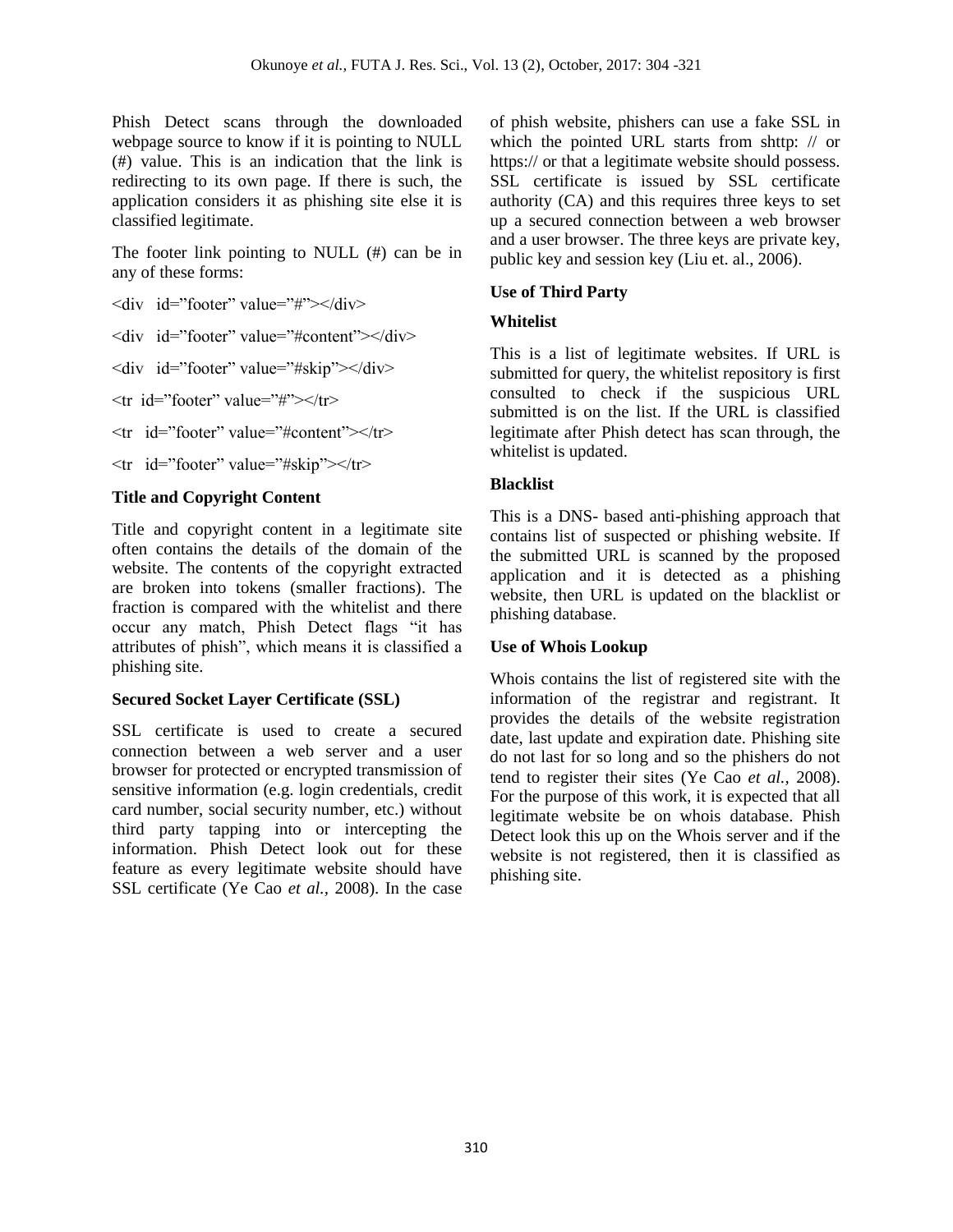### **ENHANCED HEURISTIC APPROACH ALGORITHM**

#### **Algorithm 1. Enhanced Heuristic Approach Algorithm**

*START*

Input*: an URL*

*Output: label (legitimate =0, phishing =1, unknown =2.*

- *1. ValidateWebsite(String URL) //validate URL using whitelist*
	- *1.1 Domain=Extract\_Domain (URL); 1.2 For each Host name (Host) in Whitelist 1.3 Status=Compare (Host, Domain) 1.4 If (status) return 0; 1.5 Else goto step 2*

### *2. int PhishShield (String URL)*

- *2.1 Document Doc= Jsoup.Connect (String URL) /\*Parse the html of website using JSoup and store the content in a document object Doc\*/*
- *2.2 If (Parsing== Successful) //JSoup Connection is successful*
	- *2.2.1 If (Doc has input type==password) //validate login 2.2.1.1. int label=0;*

*2.2.1.2. ImageBasedPhishing (Document Doc)//Check for number of links (n1) in the body of html*

| 2.2.1.2.1.      | $n1 = doc-body().select('a');$                |  |
|-----------------|-----------------------------------------------|--|
| 2.2.1.2.2       | If $(n! = 0)$ goto step 2.2.1.3               |  |
| 2.2.1.2.3       | elselabel = $1$ ; //indicating image phishing |  |
| <i>website.</i> |                                               |  |

*2.2.1.2.4 goto step 2.2.1.5;*

- *2.2.1.3. NullFooterLinks (Document Doc) //Check the number of footer links equalling to null*
	- *2.2.1.3.1. Elements f1= doc.select("div[id=bottom[footer] a");*

*2.2.1.3.2 for each link in f1*

*2.2.1.3.3 f2=checkforNullLinks(Elements f1)// we compared each link with '#' value*

*2.2.1.3.4. if(f2==0) goto step 2.2.1.4*

*2.2.1.3.5 else label= 1 // indicating phishing sites having footer links to null*

*2.2.1.3.6. goto step 2.2.1.5;*

*2.2.1.4. CopyrightTitle (Document Doc)//Extract the copyright and title section from html*

*2.2.1.4.1. Tokenize the copyright or title section content*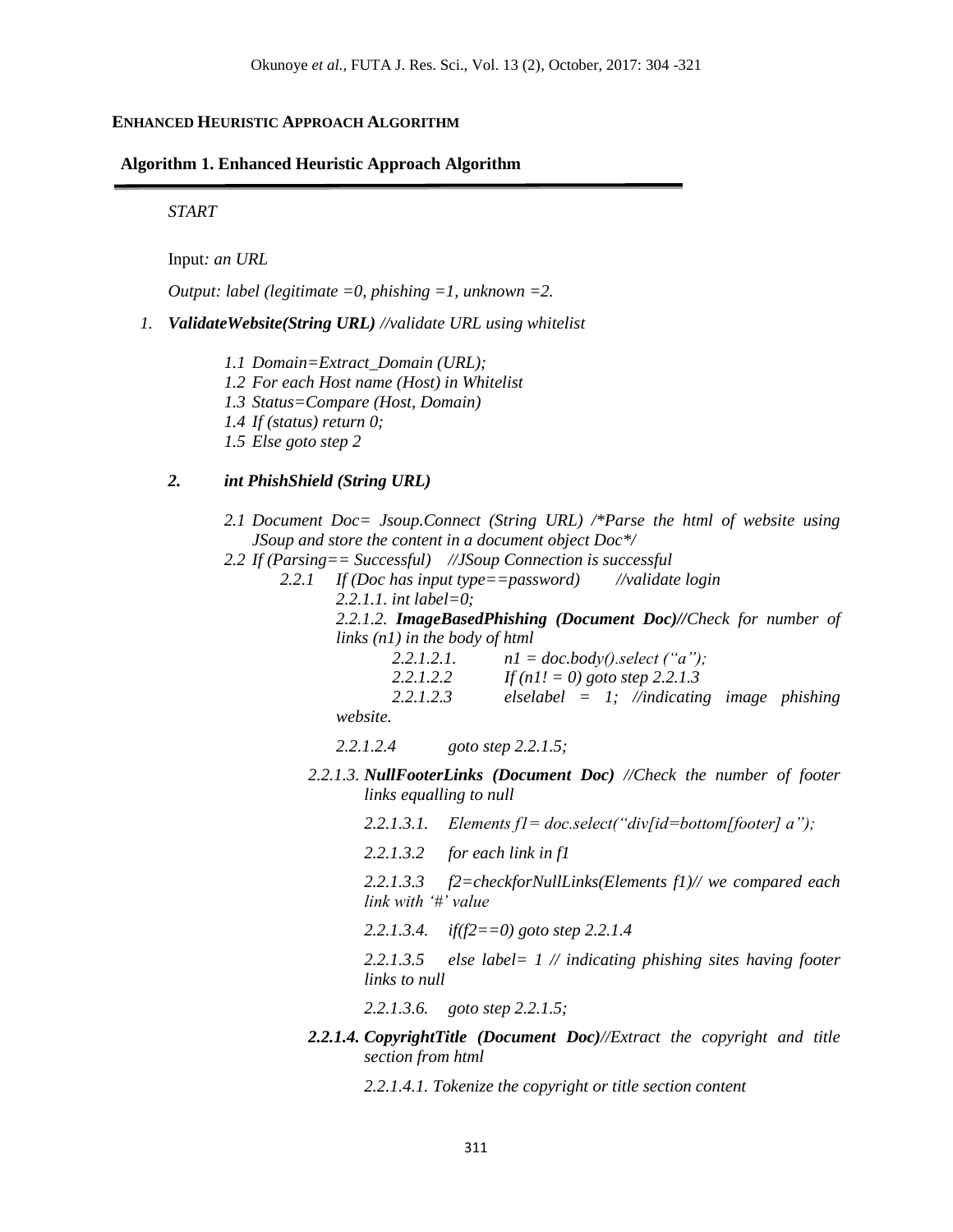*2.2.1.4.2 Compare each token with whitelist*

|                                        |                                   | 2.2.1.4.2.1. if comparison successful                                                                                      |                                                 |                                     |
|----------------------------------------|-----------------------------------|----------------------------------------------------------------------------------------------------------------------------|-------------------------------------------------|-------------------------------------|
|                                        | $2.2.1.4.2.2$ label = 1           |                                                                                                                            |                                                 |                                     |
|                                        |                                   | 2.2.1.4.2.3. elsegoto step 2.2.1.5                                                                                         |                                                 |                                     |
|                                        |                                   | 2.2.1.5 . WebsiteIdentity (Document Doc)<br>frequency of each domain in links of the webpage each and                      | //calculate                                     | the                                 |
|                                        | $domain*$                         | 2.2.1.5.1. Webidentity=CalculateDomainwithMaximumFrequenc<br>$y$ (Doc); /* we counted frequency of found maximum frequency |                                                 |                                     |
|                                        |                                   | 2.2.1.5.2. If (domain of input URL! = web identity)                                                                        |                                                 |                                     |
|                                        | website identity.                 | 2.2.1.5.3. then $label = 1$                                                                                                | $//i.e.$ input URL is targeting                 |                                     |
|                                        | $2.2.1.6$ . return label          |                                                                                                                            |                                                 |                                     |
| 2.2.2.                                 | password field                    | Else Stop Executing PhishShield Application// case of absence of                                                           |                                                 |                                     |
| 2.3                                    |                                   | Else return 2; $\#$ case of parsing failure                                                                                |                                                 |                                     |
|                                        |                                   |                                                                                                                            |                                                 |                                     |
| Check if URL passes HTTP ok 200 code   |                                   |                                                                                                                            |                                                 |                                     |
| Else flag URL is phishing              |                                   |                                                                                                                            |                                                 |                                     |
| SSL in the web page body               |                                   |                                                                                                                            |                                                 |                                     |
|                                        | Check for SSL in the page         |                                                                                                                            |                                                 |                                     |
| If SSL is present, go to the next step |                                   |                                                                                                                            |                                                 |                                     |
|                                        | Else check if URL is on blacklist |                                                                                                                            | $//i.e. \textit{URL}$ is in phishing repository |                                     |
| Whois lookup                           |                                   |                                                                                                                            |                                                 |                                     |
|                                        |                                   | If URL is present on whois database                                                                                        |                                                 | $//i.e. \textit{URL}$ is registered |
|                                        | Flag as URL is legitimate         |                                                                                                                            |                                                 |                                     |
| repository                             |                                   | Update the Legitimate database $\frac{1}{\pi}$ .e. URL is not already on the legitimate                                    |                                                 |                                     |
| Else flag URL is Phishing              |                                   |                                                                                                                            |                                                 |                                     |
| Update the Phishing database           |                                   | //i.e. URL is not yet blacklisted                                                                                          |                                                 |                                     |

*STOP*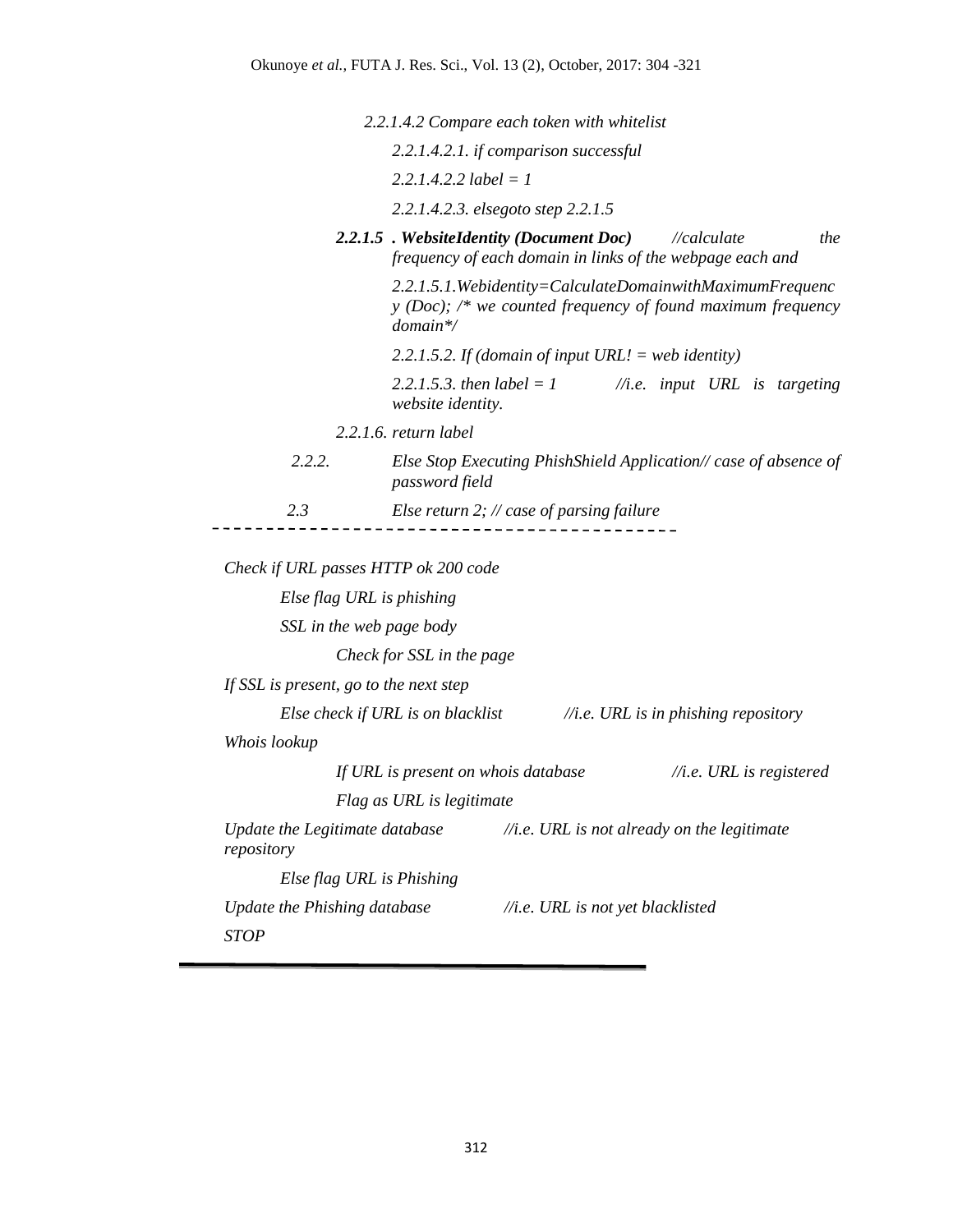

 **Figure 2. Architecture of PhishDetect Anti-phishing Application** 

### **RESULT AND EVALUATION OF RESULT**

**Legitimate Site:** The URL is entered into the query box of PhishDetect, the application looks up the URL. If the URL passes the Http ok code 200, the application further checks the content of the page body (title, CSS, links, image, CSS), if these features are present it checks for the SSL. If the URL does not pass the SSL check test due to the fact that not all legitimate site have SSL especially when it is not a login platform where payments are made or confidential information are transferred, then the application consult the "Whois" database to confirm if the site is registered. The presence of the URL on the "whois" database indicates it is a legitimate site.

**Phishing Site:** When a URL is entered into PhishDetect, the application run through the

submitted URL, if the URL does not have the features of a legitimate site, the application classifies it as a phishing site. The Figure 5 below is the screenshot of a URL that tested positive (i.e. phishing site). The URL only has a title whereas other attributes of a legitimate site are not present and as such it is classified as a phishing URL. The phishing repository is updated.

### **Graphical Representation of PhishDetect Output**

The Figure 3 below shows that when the total number of tested URLs were 9, the application returned 6 URLs as legitimate which are true negative, 2 URL as phishing that is true positive and 1 unknown which the application could not classified as either legitimate or phishing.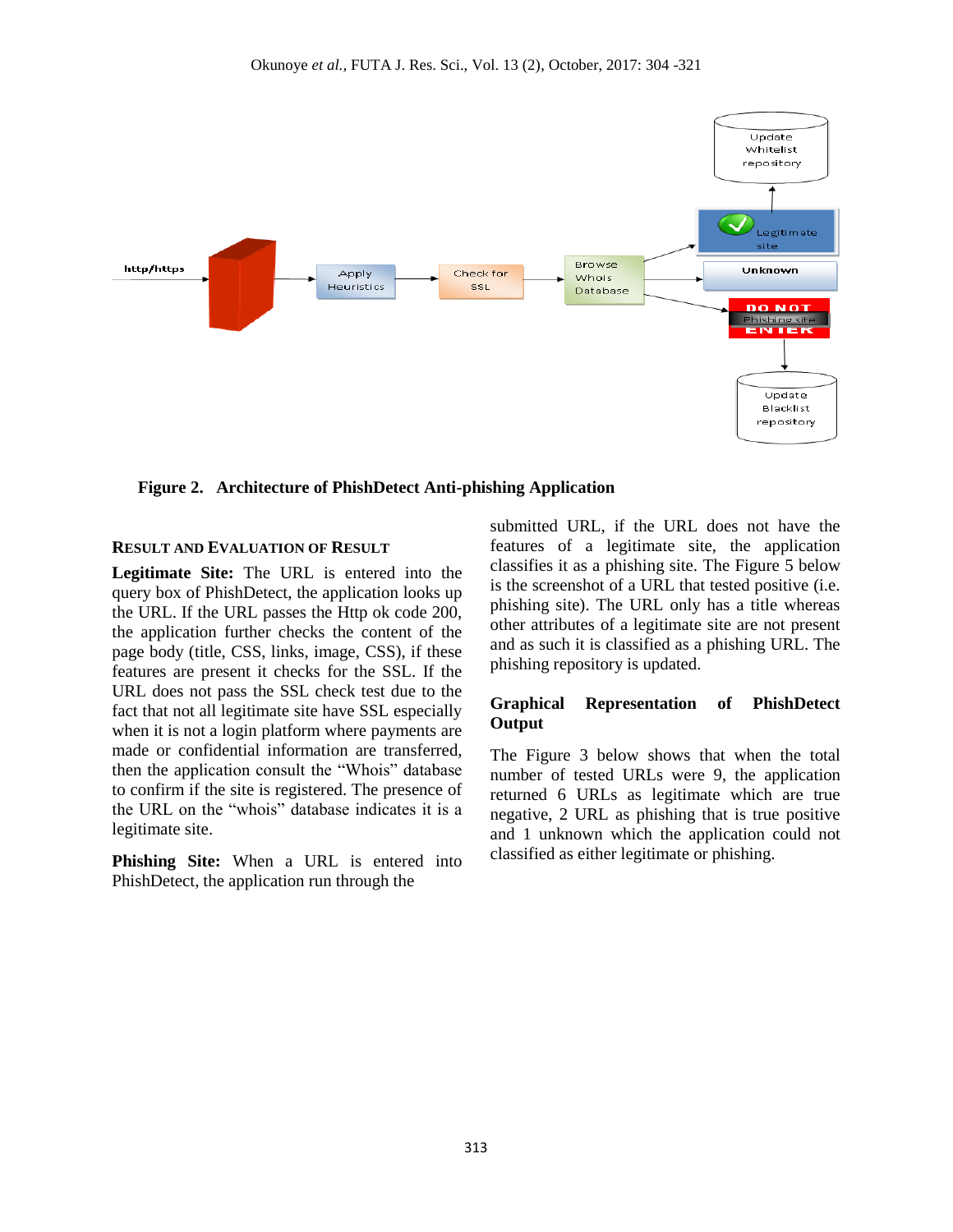

**Figure 3. Graphical of Tested URLs at 9 plotted against Legitimate, phishing & unknown URLs** 



**Figure 4. Graphical representation of Tested URLs at 67 plotted against Legitimate, phishing & unknown URLs** 



 **Figure 5. Graphical representation of Tested URLs at 94 plotted against Legitimate, phishing & unknown URLs**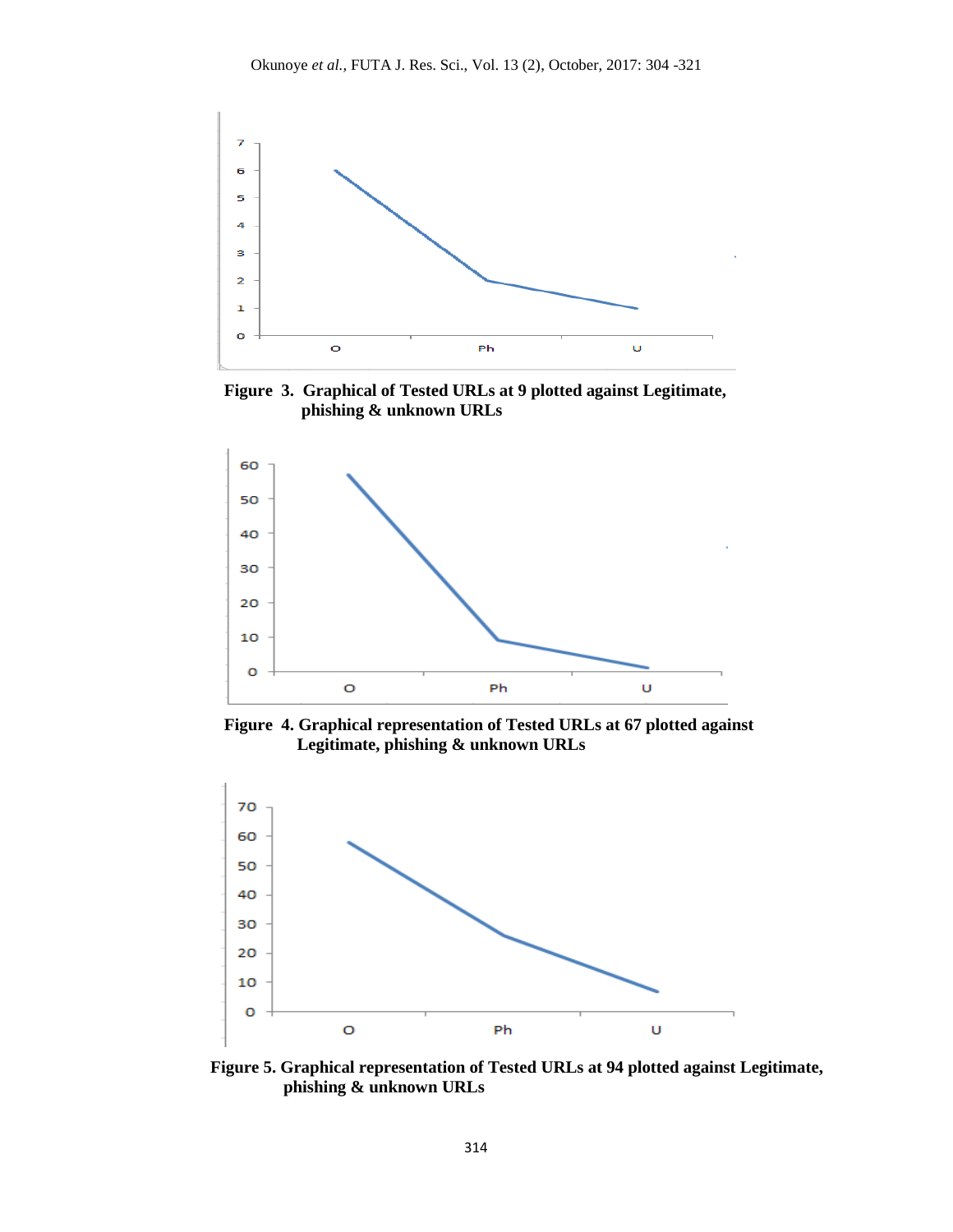When the number of tested URLs was increased the application detected more phishing URLs than legitimate URLs based on the input. The graph of Figure 4 shows that when the total tested URLs was at 67, the application detected 57 URLs correctly as legitimate, 9 URLs correctly classified as phishing and 1 URL as unknown in which the application could not classify it as either phishing or legitimate since it possess the features of both phishing and legitimate URL.

When the number of tested URLs increased to 94, the application correctly classified 58 URLs as legitimate, 26 URLs correctly classified as phishing and 7 URL as unknown. Detailed graphical representation is in Figure 5



**Figure 6. Graphical representation of Tested URLs at 169 plotted against Legitimate, phishing & unknown URLs** 

When the number of tested URLs increased to 169, the application correctly classified 68 URLs as legitimate, 74 URLs correctly classified as phishing and 10 URL as unknown. This is depicted in Figure 6.

As the total number of tested URLs increases to 273, the application correctly classified 152 URLs as phishing, 101 URLS were classified as legitimate and 11 URLs were classified as unknown. This is shown in Figure 7.



 **Figure 7. Graphical representation of Tested URLs at 273 plotted against Legitimate, phishing & unknown URLs**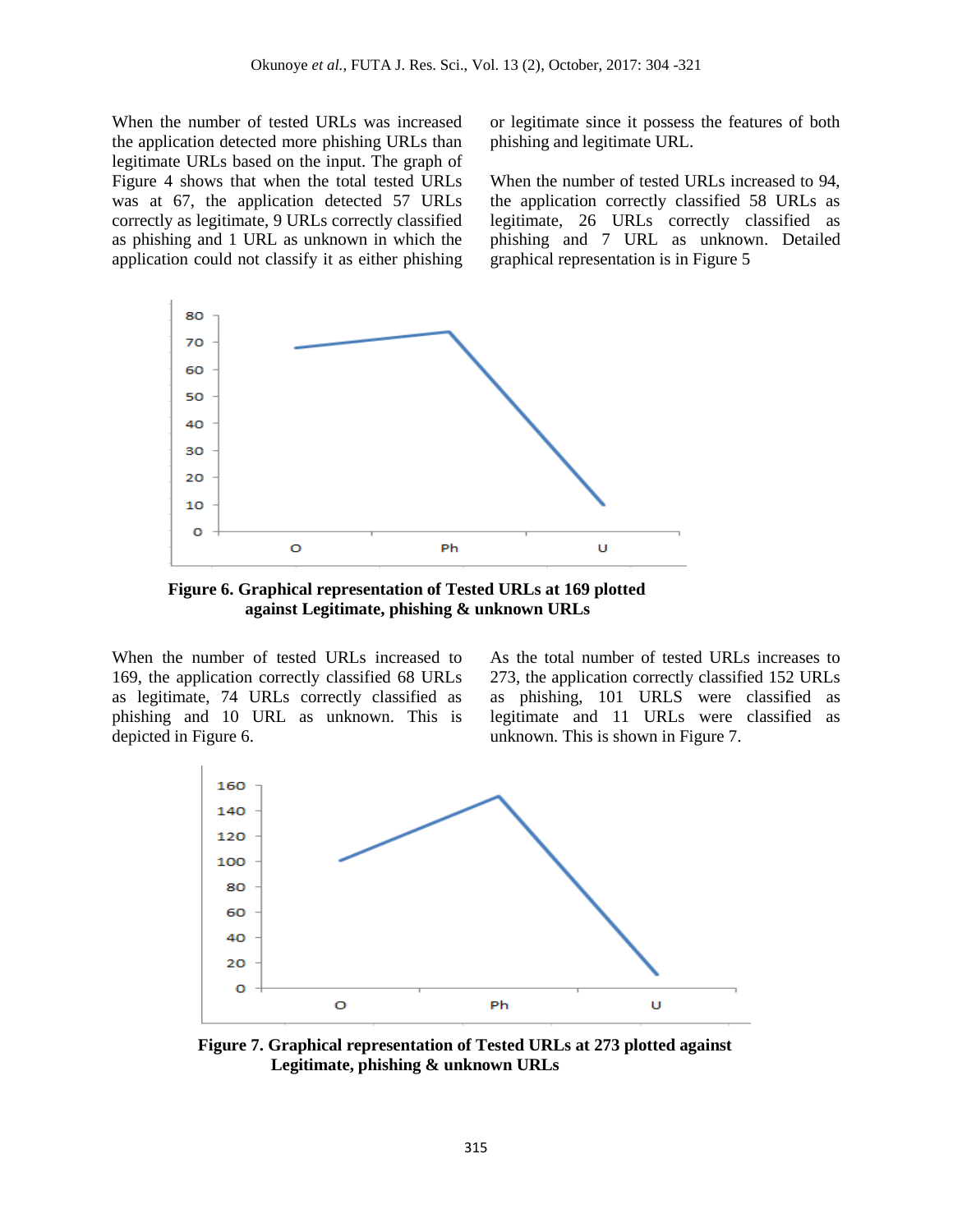## **ANALYSIS OF RESULTS**

The following analyses are done to test and know the effectiveness of the application's output result. K is the total number of submitted URLs while k is denoted as the number of correctly classified URLs.

## **Table 1. Experimental Results**

| Legitimate URLs | Phishing URLs | Total |
|-----------------|---------------|-------|
| 102             | 151           | 253   |
|                 | 151           | 252   |

### **Table 2. Experimental Results**

| Legitimate URLs | Phishing URLs | Total |
|-----------------|---------------|-------|
| 200             | 268           | 468   |
| 198             | 268           | 466   |

### **Table 3. Experimental Results**

| Legitimate URLs | Phishing URLs | Total |
|-----------------|---------------|-------|
| 250             | 300           | 550   |
| 248             | 300           | 548   |

### **Table 4. Experimental Results**

| Legitimate URLs | Phishing URLs | Total |
|-----------------|---------------|-------|
| 282             | 310           | 592   |
| 280             | 310           | 590   |

### **Table 5. Experimental Results**

| Legitimate URLs | Phishing URLs | Total |
|-----------------|---------------|-------|
| 300             | 356           | 656   |
| 298             | 356           | 654   |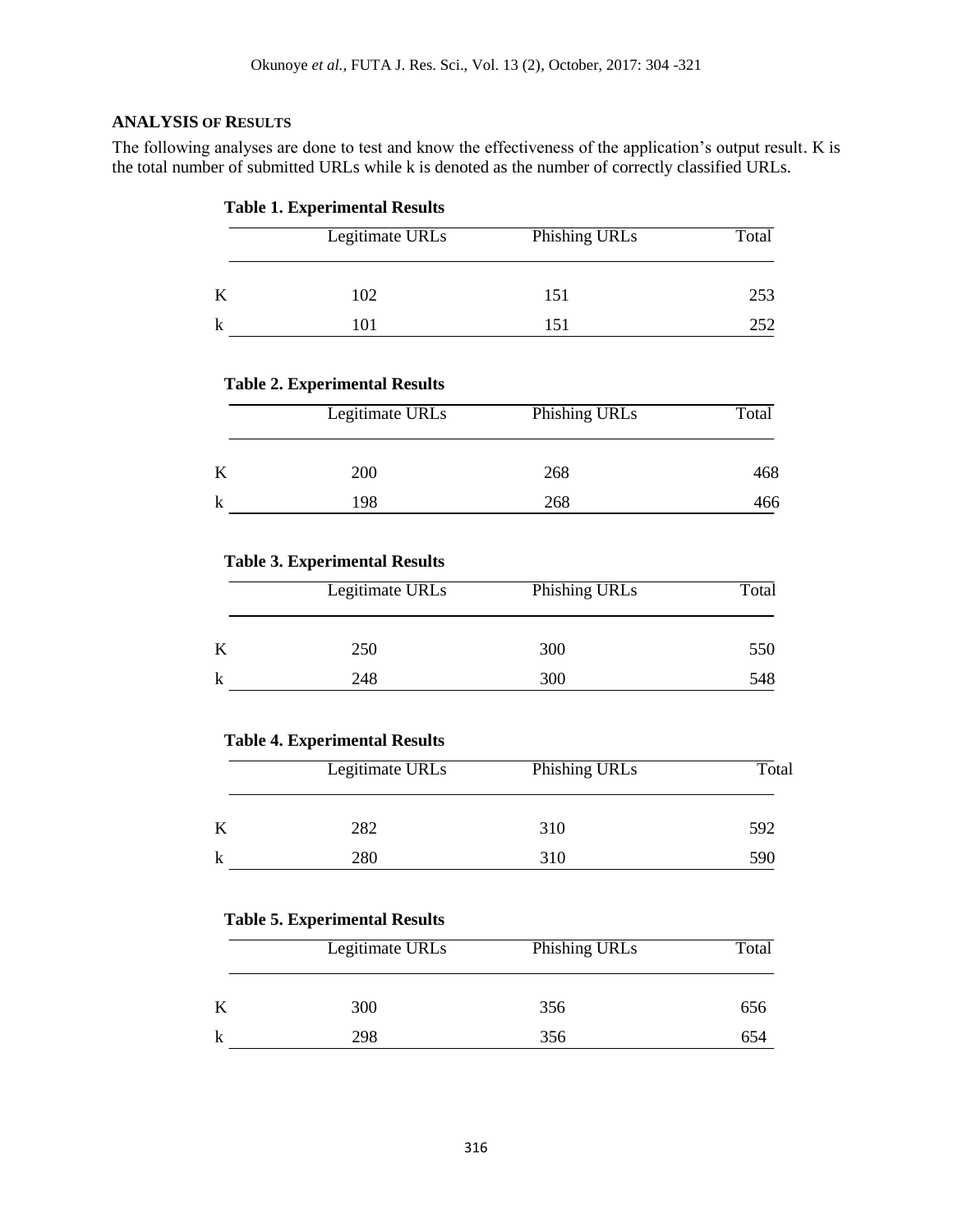

 **Figure 8. Graph of Total Number of Submitted Legitimate URLS Plotted Against Correctly Classified Legitimate URLS**



 **Figure 9. Graph of Total Number of Submitted Phishing URLS Plotted Against Correctly Classified Phishing URLS**

### **Evaluation Metrics**

The metrics for the evaluation are:

**True Positive Rate (TPR):** This measures the rate of phishing sites  $(P_h)$  that are correctly classified as phishing sites  $(P_h)$ . It is denoted as:

Where  $F_{\text{neg}}$  = the number of phishing site wrongly classified as legitimate site

$$
\text{TPR}=\tfrac{151}{151+0}
$$

#### TPR  $=1*100 = 100%$

**True Negative Rate (TNR):** This is the measure of the rate of legitimate sites (O) that is correctly classified as Legitimate sites (O). It is denoted as: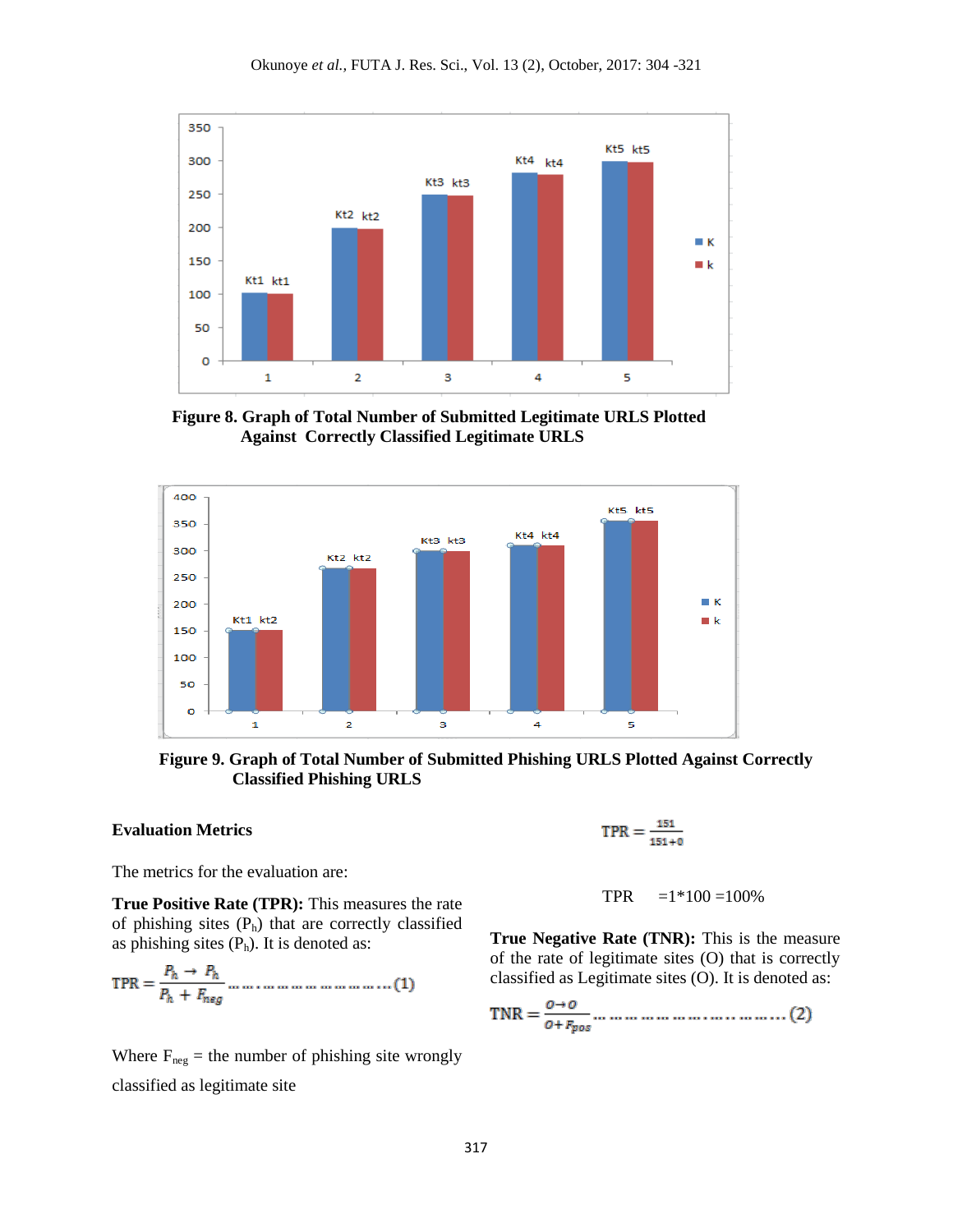Where  $F_{pos}$ =the number of legitimate site wrongly classified as phishing site

$$
TPR = \frac{101}{101+1}, \quad TPR = \frac{101}{102}, \quad TNR = 0.99*100 =
$$

99%

**False Positive Rate (FPR):** This measure the rate of legitimate sites (O) falsely classified as phishing sites  $(P_h)$ . It is denoted as:

$$
FPR = \frac{O \rightarrow P_h}{F_{pos} + T_{pos}} \dots \dots \dots \dots \dots \dots \dots \dots \dots \dots \dots (3)
$$

$$
FNR = \frac{0 \rightarrow p_h}{F_{neg} + T_{neg}} \dots \dots \dots \dots \dots \dots \dots \dots \dots \dots \dots (4)
$$

Where  $T_{\text{neg}}$  = the number of legitimate sites correctly classified as legitimate sites

$$
FNR = \frac{0}{0+101} = FNR = 0*100 = 0%
$$

**Accuracy (Acc):** This is the measure of overall rate of classified sites in relation to the sum of the actual or correctly classified legitimate sites and phishing sites. It is denoted as:

$$
Acc =
$$

 $= 0.996*100 = 99.6%$ 

$$
\frac{(p_h \rightarrow o)}{p_h + r_{pos} + o + r_{neg}} \dots \dots \dots \dots \dots \dots \dots \dots \dots \dots \dots (5)
$$

 $Acc = \frac{151 + 101}{151 + 0 + 101 + 1}$ ,  $Acc = \frac{252}{253}$ , Accuracy (Acc)

Where  $T_{pos}$ =the number of phishing site correctly classified as phishing site

$$
FPR = \frac{1}{1+151} = FPR = \frac{1}{152},
$$

 $FPR = 0.0066*100 = 0.7%$ 

**False Negative Rate (FNR):** This measure the rate of phishing sites  $(P_h)$  wrongly classified as legitimate site (O). It is denoted as:

### **Table 6. Phishing Data Source**

| Source                                                                                           | <b>Sites</b> | Link                                        |
|--------------------------------------------------------------------------------------------------|--------------|---------------------------------------------|
| Phishtank's open database                                                                        | 110          |                                             |
| http://www.phishtank.com/phish_archive.php                                                       |              |                                             |
| Other sources                                                                                    | 30           |                                             |
| Public Block Lists of Malicious IPs and URLs                                                     | 40           |                                             |
| http://www.selectrealsecurity.com/public-block-lists                                             |              |                                             |
| $DNS-BH -$<br>Malware<br>Domain<br><b>Blocklist</b><br>http://www.malwaredomains.com/?page_id=66 |              | 56                                          |
| <b>LENNY ZELTSER - Blocklists of Suspected</b><br>Malicious IPs and URLs                         | 37           | https://zeltser.com/malicious-ip-blocklists |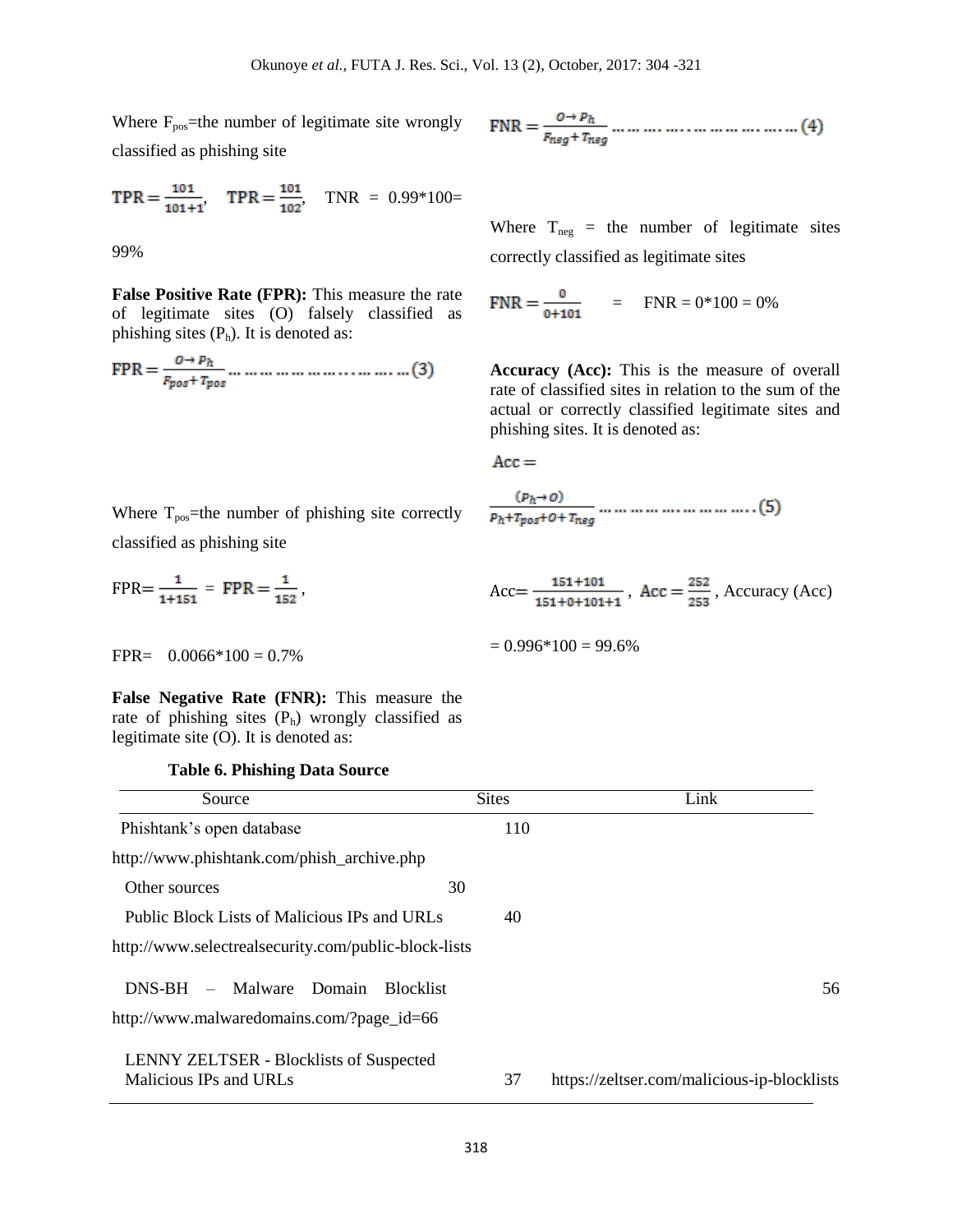

**Figure 10. Performance Result of PhishDetect Application**

## **Graphical Representation of PhishDetect Application Performance**

The effectiveness of the application is shown below. From the graph, which is depicted in Figure 10, the application is able to detect correctly phishing and legitimate URLs with very minimal false positive and false negative rate.

## **CONCLUSION**

This research work has presented a novel method to detect phishing sites. This application is able to detect phishing site in 5 steps. The application first check the URL if the URL passes HTTP ok code 200, which means the URL is complete and valid. The second step is to check for suspicious characters in the URL that are peculiar to phishing URLs and if this characters are present, then the URL is classified phishing and moved into the phishing repository.

In the third step, the application checks the content of the webpage and look out for the presence of Title, CSS, Links, and Images. If all this features are present it further checks for SSL which may not necessary be present in some legitimate sites. Lastly the application consults "whois lookup" database to verify if the website is a registered website in order to correctly classify the URL as either legitimate or phishing. URLs that possess features of peculiar to phishing and legitimate site are

updated in the Unknown database as they cannot be classified by the application. This approach is web-based that uses the content of the webpage, SSL and whois database for classification. It requires little or no previous knowledge of the website. It is user friendly. Future work can be done on the application as it does not use visual similarities approach as this approach is time consuming in terms of the response time and the targeted site by the phisher.

## **RECOMMENDATION**

It is believed that this approach will help companies improve the online business platform and save online users from the heartache caused by phishers from stealing their personal and confidential information to defraud them. With this approach, users can verify any suspicious URL in and avoid falling victim of cyber-crimes.

## **ACKNOWLEDGEMENT**

The authors wish to acknowledge the efforts of anonymous referees for their valuable comments and helpful suggestions in shaping this paper into a publishable condition.

## **REFERENCES**

**Aaron, G. & Rasmussen, R.**, (2013). *APWG: Unifying the global response to crime,* USA: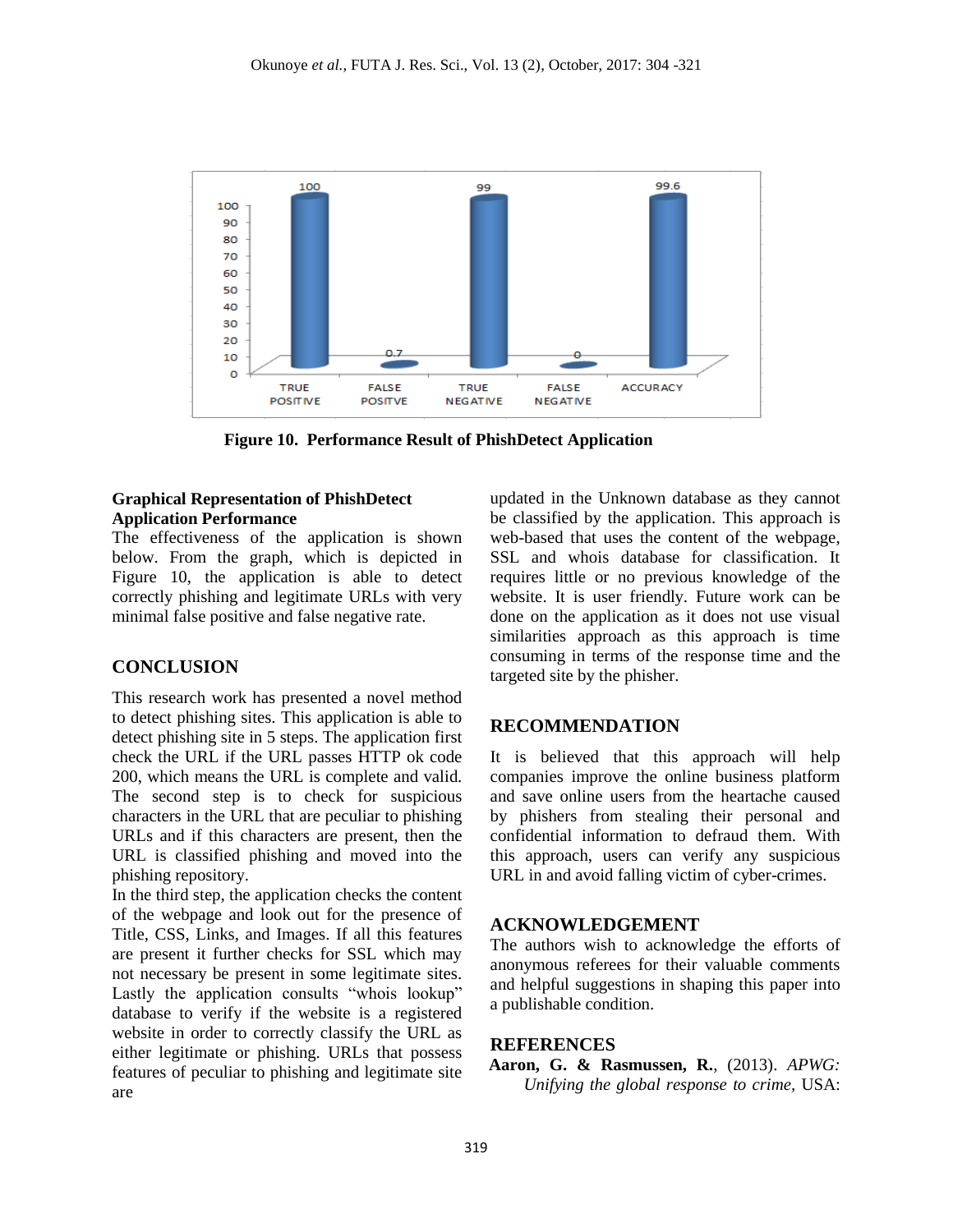Global Phishing Survey 2H2013, Trends and Domain Name Use.

- **Ayofe, A.N, Adebayo, S.B, Ajetola, A.R, Abdulwahab, A.F** (2010) "A framework for computer aided investigation of ATM fraud in Nigeria" International Journal of Soft Computing, Vol. 5, Issue 3 pp. 78-82
- **Azeez, N.A, Olayinka, A.F, Fasina, E.P, Venter, I.M.** (2015) "Evaluation of a flexible columnbased access control security model for medical-based information" Journal of Computer Science and Its Application. Vol. 22, Issue 1, Pages 14-25
- **Azeez, N. A., and Ademolu, O.** (2016). CyberProtector: Identifying Compromised URLs in Electronic Mails with Bayesian Classification. 2016 International Conference Computational Science and Computational Intelligence (CSCI) (pp. 959-965). Las Vegas, NV, USA: IEEE.
- **Azeez, N. A., and Babatope, A. B.** (2016). AANtID: an alternative approach to network intrusion detection. The Journal of Computer Science and its Applications. An International Journal of the Nigeria Computer Society, 129-143.
- **Azeez, N. A., and Iliyas, H. D.** (2016). Implementation of a 4-tier cloud-based architecture for collaborative health care delivery. Nigerian Journal of Technological Development, 13 (1), 17-25.
- **Azeez, N. A., and Venter, I. M.** (2013). Towards ensuring scalability, interoperability and efficient access control in a multi-domain grid-based environment. SAIEE Africa Research Journal, 104 (2), 54-68.
- **Azeez, N. A., Iyamu, T., and Venter, I. M.**  (2011). Grid security loopholes with proposed countermeasures. In E. Gelenbe, R. Lent, and G. Sakellari (Ed.), 26th International Symposium on Computer and Information Sciences (pp. 411-418). London: Springer.
- **Azeez, N.A., and Lasisi, A. A.** (2016). [Empirical and](https://www.ajol.info/index.php/njtd/article/view/152843)  [Statistical Evaluation of the Effectiveness](https://www.ajol.info/index.php/njtd/article/view/152843)  [of Four Lossless Data Compression](https://www.ajol.info/index.php/njtd/article/view/152843)  [Algorithms.](https://www.ajol.info/index.php/njtd/article/view/152843) Nigerian Journal of Technological Development, Vol. 13, NO. 2, December 2016, 64-73.
	- **Azeez, N. A.** (2012). Towards Ensuring Scalability, Interoperability and Efficient

Access Control In a Triple-Domain Grid-Based Environment. Cape Town: University of the Western Cape.

- **Azeez, N.A and Venter, I.M** (2012). [Towards](https://scholar.google.com/scholar?oi=bibs&cluster=3860228928836177813&btnI=1&hl=en)  [achieving scalability and interoperability in a](https://scholar.google.com/scholar?oi=bibs&cluster=3860228928836177813&btnI=1&hl=en)  [triple-domain grid-based environment](https://scholar.google.com/scholar?oi=bibs&cluster=3860228928836177813&btnI=1&hl=en)  [\(3DGBE\)-](https://scholar.google.com/scholar?oi=bibs&cluster=3860228928836177813&btnI=1&hl=en) Information Security for South Africa (ISSA), 2012, pp 1-10.
- **Bhandari, M., Wale, S. & Gayatri, M.**, (2013). Anti-Phishing Approach using Probabilistic (t, ) VC Scheme. *International Journal of Advanced Research in Computer Science and Software Engineering,* 3(10), pp. 821-826.
- **Gglosser,** (2008). DNS-BH Malware Domain Blocklist, [online] Available at: http://www.malwaredomains.com/?page\_id= 66 [Accessed 20April 2016].
- **Enoch, Y. S., Adebayo, K. J. & Olumuyiwa, A. E.,** (2013). Mitigating Cyber Identity Fraud using Advanced Multi Anti-Phishing Technique. *International Journal Of Advanced Computer Science and Applications,* 4(3), pp. 156-164.
- **Hiba Z.,** (2014). Current State of Anti-Phishing Approaches and Revelation Competencies. *Journal of technological and Applied Information technology,* 70(3), pp. 507-515.
- **James, D. & Philip, M.,** (2012). *A novel anti phishing framework based on visual cryptography..* IEEE., In Power, Signals, Controls and Computation (EPSCICON), 2012 International Conference on (pp. 1-5)..
- **Jyothi, Y. Y., Srinivas, D. & Govindaraju, K.,**  (2013). The Secured Antiphishing approach using image based validation. *International Journal of Research in Computer and communication Technology,* 2(9), pp. 796- 801.
- **Khonji, M., Youssef, I. & Jones, A.,** (2013). Phishing detection: a literature survey.. *Communications Surveys & Tutorials, IEEE,*  15(4), pp. 2091-2121.
- **Kiran, V. K., Gowtham, R. & Archanaa, R.,**  (2013). An RDF Based Anti-Phishing Framework. *International Journal of Software and Web Sciences (IJSWS),* 6(1), pp. 1-10.
- **Kirda, E. & Kruegel, C.,** (2006). Protecting users against phishing attacks.. *The Computer Journal,* 49(5), pp. 554-561.